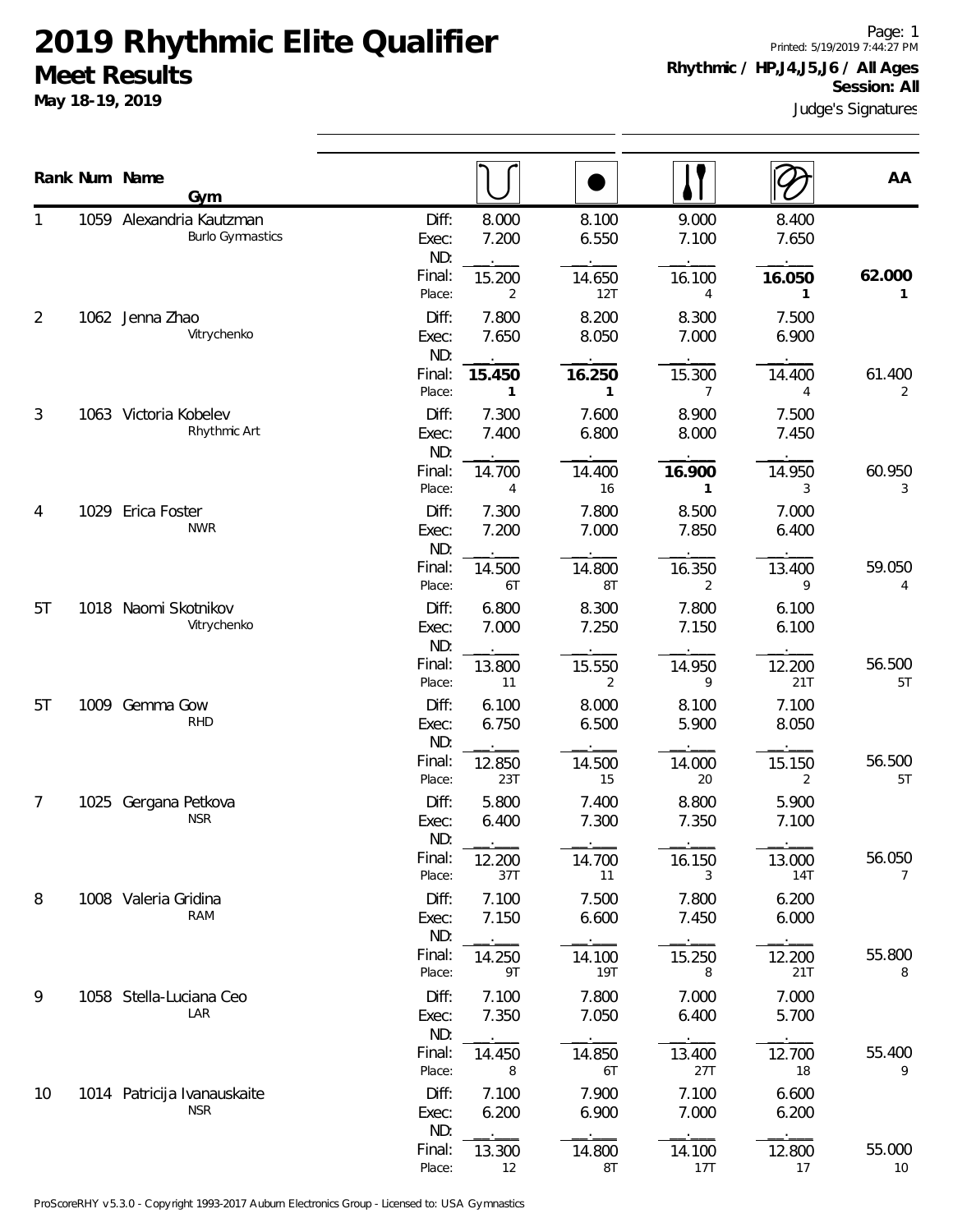**May 18-19, 2019**

Page: 2 Printed: 5/19/2019 7:44:27 PM **Rhythmic / HP,J4,J5,J6 / All Ages Session: All**

|                 |      | Rank Num Name<br>Gym                     |                      |                                 |                          |                                      |                          |                                      | AA            |
|-----------------|------|------------------------------------------|----------------------|---------------------------------|--------------------------|--------------------------------------|--------------------------|--------------------------------------|---------------|
| 11              |      | 1045 Catherine Holen                     | Twin Cities Rhythmic | Diff:<br>Exec:<br>ND:<br>Final: | 8.000<br>6.950<br>14.950 | 6.200<br>5.300<br>$-0.600$<br>10.900 | 8.300<br>6.600<br>14.900 | 7.600<br>6.550<br>14.150             | 54.900        |
| 12              |      | 1013 Mya Tam<br><b>RHD</b>               |                      | Place:<br>Diff:<br>Exec:<br>ND: | 3<br>6.900<br>6.150      | 60<br>8.200<br>6.100                 | 10<br>9.300<br>6.350     | $\overline{7}$<br>6.600<br>5.150     | 11            |
|                 |      |                                          |                      | Final:<br>Place:                | 13.050<br>18             | 14.300<br>17                         | 15.650<br>5              | 11.750<br>27T                        | 54.750<br>12  |
| 13              |      | 1034 Isabella Pappas<br>RSGA             |                      | Diff:<br>Exec:<br>ND:           | 6.000<br>7.200           | 6.400<br>7.500                       | 7.300<br>7.200           | 6.200<br>6.800                       |               |
|                 |      |                                          |                      | Final:<br>Place:                | 13.200<br><b>14T</b>     | 13.900<br>21T                        | 14.500<br>13T            | 13.000<br>14T                        | 54.600<br>13  |
| 14              |      | 1055 Camiah Kuno                         | Empire Rhythmic Gym  | Diff:<br>Exec:<br>ND:           | 6.800<br>7.800           | 7.100<br>7.750                       | 7.200<br>6.500           | 4.000<br>6.450                       |               |
|                 |      |                                          |                      | Final:<br>Place:                | 14.600<br>5              | 14.850<br>6T                         | 13.700<br>23T            | 10.450<br>52T                        | 53.600<br>14  |
| 15T             | 1020 | Ciel Arzandyan<br>RAL                    |                      | Diff:<br>Exec:<br>ND:<br>Final: | 5.800<br>6.600<br>12.400 | 8.300<br>7.100<br>15.400             | 8.800<br>6.650<br>15.450 | 5.600<br>5.000<br>$-0.300$<br>10.300 | 53.550        |
| 15T             |      | 1019 Veronica Portnov<br>Iliana Rhythmic |                      | Place:<br>Diff:<br>Exec:        | 34<br>6.200<br>7.700     | 3<br>7.500<br>7.450                  | 6<br>7.800<br>6.050      | 57T<br>5.800<br>5.050                | 15T           |
|                 |      |                                          |                      | ND:<br>Final:<br>Place:         | 13.900<br>10             | 14.950<br>5                          | 13.850<br>21T            | 10.850<br>45T                        | 53.550<br>15T |
| 17 <sub>T</sub> |      | 1049 Christina Dragan<br>Nrg             |                      | Diff:<br>Exec:<br>ND:           | 8.100<br>5.150           | 7.400<br>6.250                       | 6.600<br>5.600           | 7.800<br>6.500                       |               |
|                 |      |                                          |                      | Final:<br>Place:                | 13.250<br>13             | 13.650<br>26T                        | 12.200<br>40T            | 14.300<br>6                          | 53.400<br>17T |
| 17F             |      | 1033 Elizaveta Zaytseva<br><b>NSR</b>    |                      | Diff:<br>Exec:<br>ND:           | 7.100<br>7.150           | 7.300<br>5.200                       | 7.900<br>5.850           | 6.900<br>6.000                       |               |
|                 |      |                                          |                      | Final:<br>Place:                | 14.250<br>9F             | 12.500<br>48F                        | 13.750<br>22F            | 12.900<br>17F                        | 53.400<br>17F |
| 17T             |      | 1006 Elizabeth Balikian<br>RAL           |                      | Diff:<br>Exec:<br>ND:           | 7.100<br>5.850           | 7.400<br>5.950                       | 8.500<br>5.600           | 7.200<br>5.800                       |               |
|                 |      |                                          |                      | Final:<br>Place:                | 12.950<br><b>19T</b>     | 13.350<br>32                         | 14.100<br>17T            | 13.000<br>14T                        | 53.400<br>17T |
| 19              |      | 1028 Katherine Cheng                     | California Rhythms   | Diff:<br>Exec:<br>ND:           | 5.800<br>6.300           | 8.200<br>6.400                       | 6.900<br>5.300           | 7.300<br>7.050                       |               |
|                 |      |                                          |                      | Final:<br>Place:                | 12.100<br>39             | 14.600<br>14                         | 12.200<br>40T            | 14.350<br>5                          | 53.250<br>19  |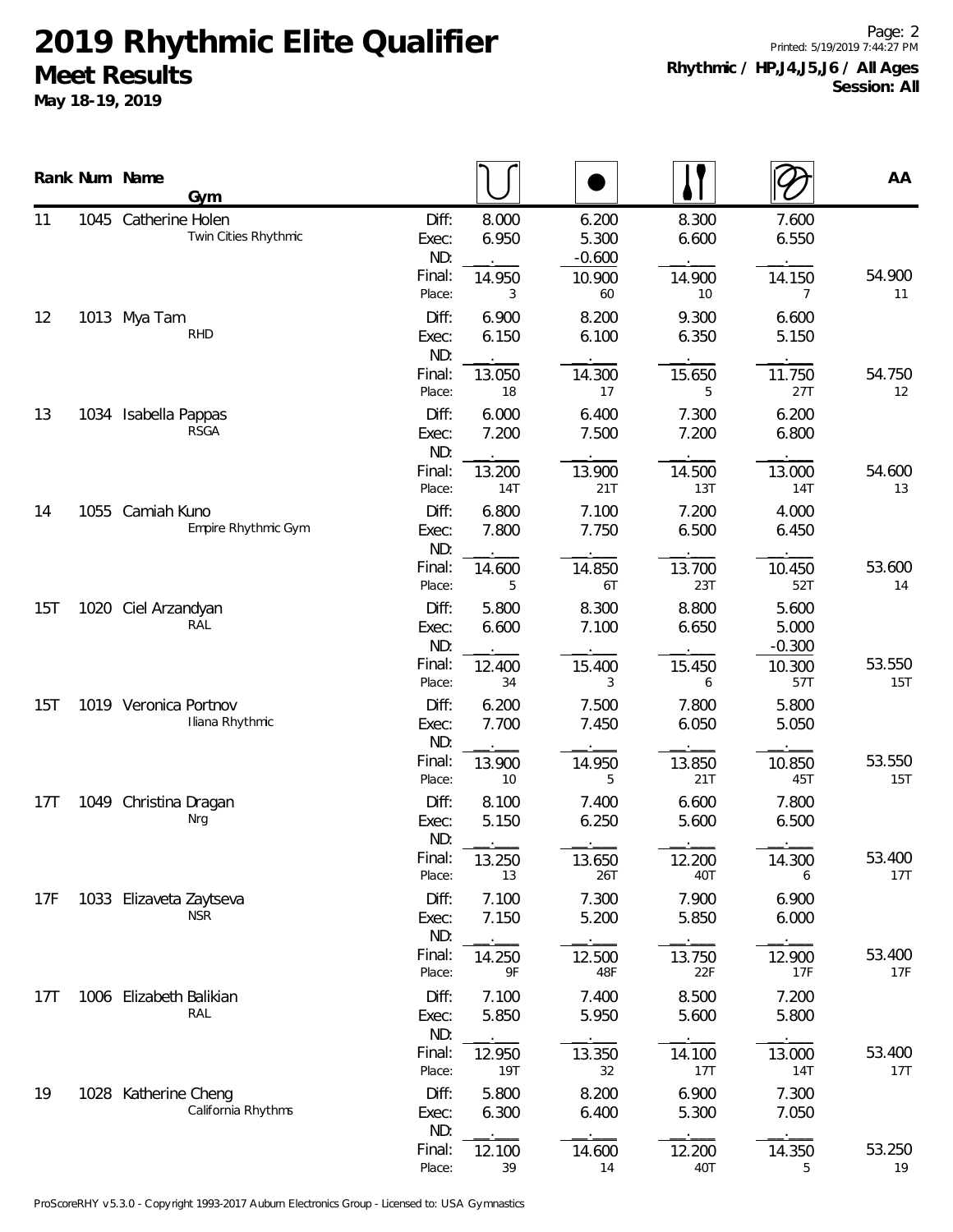**May 18-19, 2019**

Page: 3 Printed: 5/19/2019 7:44:27 PM **Rhythmic / HP,J4,J5,J6 / All Ages Session: All**

|     |      | Rank Num Name<br>Gym                    |                       |                |                            |                |                | AA            |
|-----|------|-----------------------------------------|-----------------------|----------------|----------------------------|----------------|----------------|---------------|
| 20  |      | 1064 Sarah Mariotti<br>Emerald City     | Diff:<br>Exec:<br>ND: | 5.500<br>5.600 | 7.500<br>7.500             | 7.200<br>7.300 | 6.500<br>5.700 |               |
|     |      |                                         | Final:<br>Place:      | 11.100<br>48   | 15.000<br>4                | 14.500<br>13T  | 12.200<br>21T  | 52.800<br>20  |
| 21  | 1041 | Megan Chu<br>Emerald City               | Diff:<br>Exec:<br>ND: | 7.000<br>6.200 | 7.100<br>5.300<br>$-0.600$ | 7.700<br>6.800 | 6.800<br>6.450 |               |
|     |      |                                         | Final:<br>Place:      | 13.200<br>14T  | 11.800<br>55T              | 14.500<br>13T  | 13.250<br>11T  | 52.750<br>21  |
| 22  |      | 1060 Gabriella Shu<br>Iliana Rhythmic   | Diff:<br>Exec:<br>ND: | 6.100<br>6.850 | 7.000<br>7.250             | 6.300<br>6.850 | 6.000<br>6.100 |               |
|     |      |                                         | Final:<br>Place:      | 12.950<br>19T  | 14.250<br>18               | 13.150<br>33   | 12.100<br>24   | 52.450<br>22  |
| 23F |      | 1022 Erika Rusak<br>Evergreen Rhythmics | Diff:<br>Exec:<br>ND: | 6.600<br>7.150 | 7.400<br>5.750             | 5.500<br>6.700 | 6.200<br>6.900 |               |
|     |      |                                         | Final:<br>Place:      | 13.750<br>12F  | 13.150<br>34F              | 12.200<br>40F  | 13.100<br>14F  | 52.200<br>23F |
| 23  |      | 1015 Tiziana Greppi<br>Miami Gymnastics | Diff:<br>Exec:<br>ND: | 6.700<br>6.250 | 7.700<br>6.200             | 7.800<br>6.750 | 6.000<br>4.400 |               |
|     |      |                                         | Final:<br>Place:      | 12.950<br>19T  | 13.900<br>21T              | 14.550<br>12   | 10.400<br>54T  | 51.800<br>23  |
| 24  |      | 1043 Fiona Kim<br>LASG                  | Diff:<br>Exec:<br>ND: | 7.500<br>5.700 | 7.600<br>5.500             | 6.500<br>5.400 | 7.400<br>5.850 |               |
|     |      |                                         | Final:<br>Place:      | 13.200<br>14T  | 13.100<br>34               | 11.900<br>49   | 13.250<br>11T  | 51.450<br>24  |
| 25  |      | 1065 Esther Kiseleva<br>Liberty Academy | Diff:<br>Exec:<br>ND: | 7.200<br>7.300 | 7.200<br>5.150<br>$-0.300$ | 7.000<br>4.300 | 7.200<br>6.300 |               |
|     |      |                                         | Final:<br>Place:      | 14.500<br>6T   | 12.050<br>50               | 11.300<br>53   | 13.500<br>8    | 51.350<br>25  |
| 26  |      | 1040 Ella Willden<br><b>SDR</b>         | Diff:<br>Exec:<br>ND: | 6.300<br>6.250 | 7.000<br>5.950<br>$-0.050$ | 7.400<br>6.700 | 5.700<br>6.000 |               |
|     |      |                                         | Final:<br>Place:      | 12.550<br>30T  | 12.900<br>39T              | 14.100<br>17T  | 11.700<br>30T  | 51.250<br>26  |
| 27  |      | 1067 Elizabeth Birov<br>GRACE           | Diff:<br>Exec:<br>ND: | 5.700<br>6.650 | 8.000<br>6.750             | 7.000<br>5.400 | 7.100<br>4.550 |               |
|     |      |                                         | Final:<br>Place:      | 12.350<br>35T  | 14.750<br>10               | 12.400<br>38   | 11.650<br>32T  | 51.150<br>27  |
| 28  | 1011 | Isabella Ivanova<br>La Luna Rhythmic    | Diff:<br>Exec:<br>ND: | 6.900<br>6.200 | 7.400<br>6.100             | 7.300<br>5.900 | 6.200<br>5.050 |               |
|     |      |                                         | Final:<br>Place:      | 13.100<br>17T  | 13.500<br>30               | 13.200<br>32   | 11.250<br>39T  | 51.050<br>28  |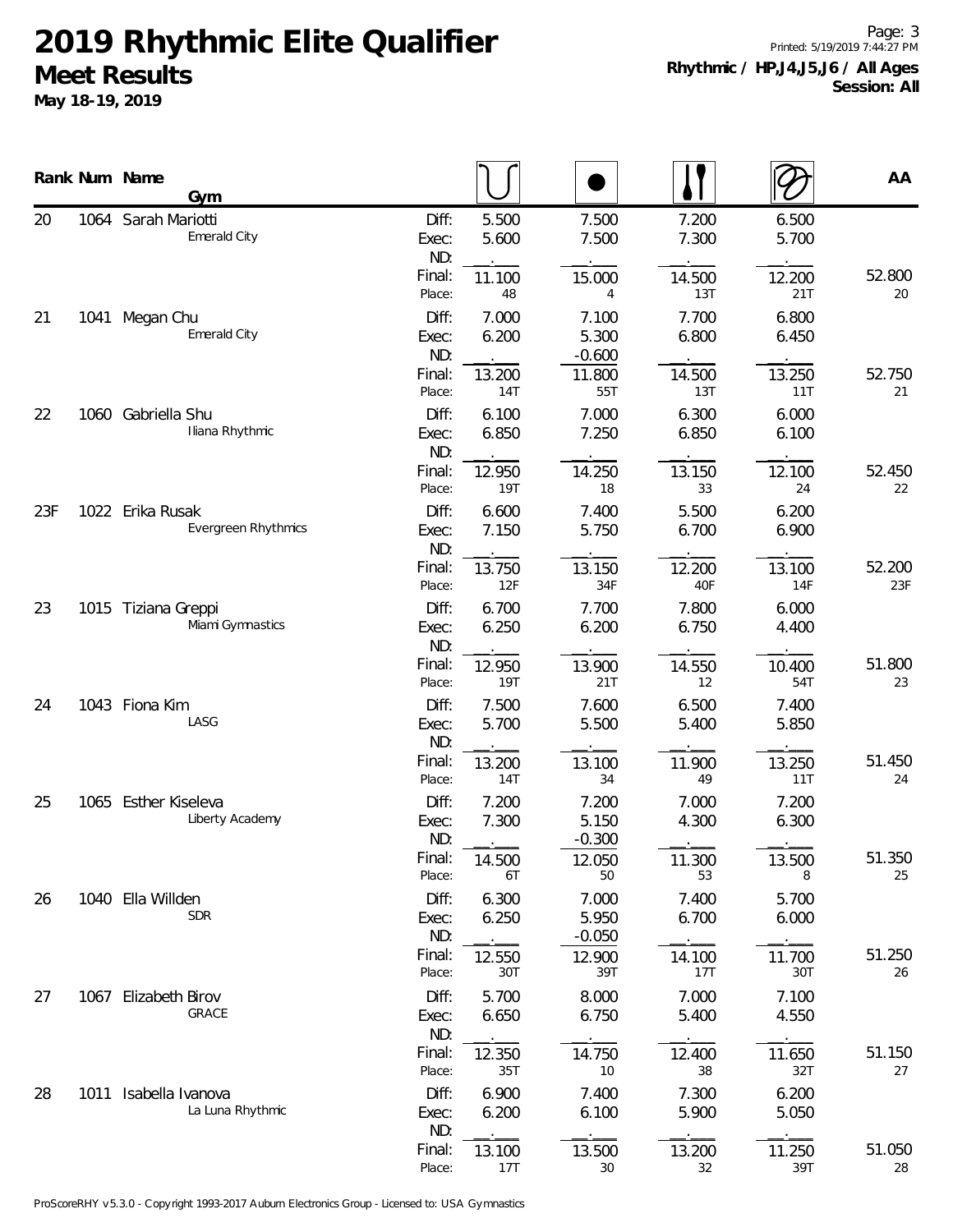**May 18-19, 2019**

Page: 4 Printed: 5/19/2019 7:44:28 PM **Rhythmic / HP,J4,J5,J6 / All Ages Session: All**

|     |      | Rank Num Name<br>Gym                   |                       |                            |                |                            |                            | AA            |
|-----|------|----------------------------------------|-----------------------|----------------------------|----------------|----------------------------|----------------------------|---------------|
| 29F |      | 1046 Aurora Vitrychenko<br>Vitrychenko | Diff:<br>Exec:<br>ND: | 7.500<br>5.600             | 7.100<br>5.650 | 8.100<br>5.600             | 6.200<br>5.050             |               |
|     |      |                                        | Final:<br>Place:      | 13.100<br>17F              | 12.750<br>42F  | 13.700<br>23F              | 11.250<br>39F              | 50.800<br>29F |
| 29F | 1027 | Jessica Tijam<br><b>SDR</b>            | Diff:<br>Exec:<br>ND: | 6.400<br>5.800             | 7.800<br>5.800 | 7.700<br>4.550             | 6.700<br>5.850             |               |
|     |      |                                        | Final:<br>Place:      | 12.200<br>37F              | 13.600<br>28F  | 12.250<br>40F              | 12.550<br>21F              | 50.600<br>29F |
| 29  |      | 1032 Annaliese Dragan<br>Nrg           | Diff:<br>Exec:<br>ND: | 6.600<br>5.450             | 7.800<br>5.750 | 7.600<br>4.750<br>$-0.600$ | 7.600<br>5.600             |               |
|     |      |                                        | Final:<br>Place:      | 12.050<br>40               | 13.550<br>28T  | 11.750<br>51               | 13.200<br>13               | 50.550<br>29  |
| 30  |      | 1057 Neleh Kay<br>California Rhythms   | Diff:<br>Exec:<br>ND: | 5.900<br>4.550<br>$-0.300$ | 8.000<br>6.650 | 8.100<br>6.550             | 5.900<br>5.100             |               |
|     |      |                                        | Final:<br>Place:      | 10.150<br>57               | 14.650<br>12T  | 14.650<br>11               | 11.000<br>43               | 50.450<br>30  |
| 31  |      | 1053 Theresa Fu<br>Vitrychenko         | Diff:<br>Exec:<br>ND: | 7.000<br>5.850             | 7.000<br>5.950 | 7.500<br>5.950             | 6.300<br>4.750             |               |
|     |      |                                        | Final:<br>Place:      | 12.850<br>23T              | 12.950<br>36T  | 13.450<br>26               | 11.050<br>42               | 50.300<br>31  |
| 32  |      | 1056 Alyssa Medvedeff<br><b>NSR</b>    | Diff:<br>Exec:<br>ND: | 6.100<br>6.600             | 7.100<br>6.650 | 6.100<br>5.950             | 5.700<br>5.850             |               |
|     |      |                                        | Final:<br>Place:      | 12.700<br>26               | 13.750<br>25   | 12.050<br>45               | 11.550<br>34T              | 50.050<br>32  |
| 33  |      | 1007 Ava Khlopin<br>Isadora            | Diff:<br>Exec:<br>ND: | 5.900<br>4.250<br>$-0.300$ | 7.800<br>5.850 | 8.200<br>5.450             | 7.000<br>5.600             |               |
|     |      |                                        | Final:<br>Place:      | 9.850<br>59                | 13.650<br>26T  | 13.650<br>24               | 12.600<br>20               | 49.750<br>33  |
| 34  |      | 1069 Chiara Ruggieri<br>RAL            | Diff:<br>Exec:<br>ND: | 6.300<br>6.250             | 6.900<br>5.700 | 7.600<br>5.800             | 6.200<br>4.950             |               |
|     |      |                                        | Final:<br>Place:      | 12.550<br>30T              | 12.600<br>45T  | 13.400<br>27T              | 11.150<br>40T              | 49.700<br>34  |
| 35T |      | 1044 Austeja Dauneckis<br><b>NSR</b>   | Diff:<br>Exec:<br>ND: | 5.300<br>6.300             | 7.400<br>6.400 | 7.800<br>6.450             | 5.800<br>4.750<br>$-0.600$ |               |
|     |      |                                        | Final:<br>Place:      | 11.600<br>43T              | 13.800<br>24   | 14.250<br>16               | 9.950<br>59T               | 49.600<br>35T |
| 35F |      | 1031 Lize Pildegovica<br>Isadora       | Diff:<br>Exec:<br>ND: | 5.700<br>5.600             | 6.900<br>5.900 | 7.900<br>5.950             | 6.200<br>5.450             |               |
|     |      |                                        | Final:<br>Place:      | 11.300<br>47F              | 12.800<br>42F  | 13.850<br>21F              | 11.650<br>32F              | 49.600<br>35F |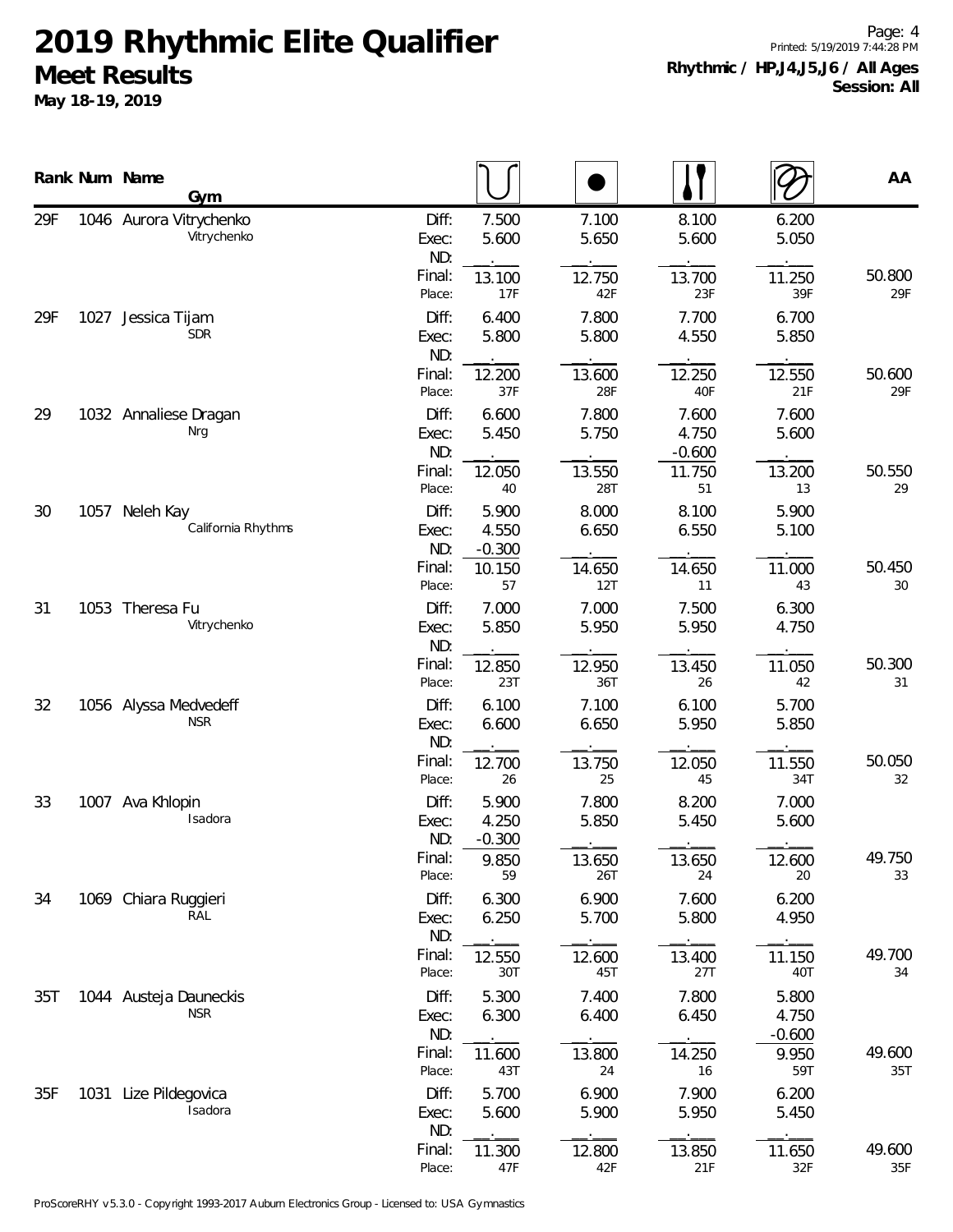**May 18-19, 2019**

Page: 5 Printed: 5/19/2019 7:44:28 PM **Rhythmic / HP,J4,J5,J6 / All Ages Session: All**

|     |      | Rank Num Name<br>Gym                         |                       |                |                      |                |                | AA            |
|-----|------|----------------------------------------------|-----------------------|----------------|----------------------|----------------|----------------|---------------|
| 36  |      | 1037 Yelizaveta Kovalenko<br><b>NSR</b>      | Diff:<br>Exec:<br>ND: | 6.500<br>5.850 | 7.700<br>6.200       | 7.500<br>4.950 | 6.100<br>4.750 |               |
|     |      |                                              | Final:<br>Place:      | 12.350<br>35T  | 13.900<br>21T        | 12.450<br>37   | 10.850<br>45T  | 49.550<br>36  |
| 37  |      | 1054 Emily Beznos<br><b>Burlo Gymnastics</b> | Diff:<br>Exec:<br>ND: | 6.400<br>6.200 | 6.700<br>5.900       | 7.100<br>5.950 | 6.500<br>4.650 |               |
|     |      |                                              | Final:<br>Place:      | 12.600<br>28T  | 12.600<br>45T        | 13.050<br>34   | 11.150<br>40T  | 49.400<br>37  |
| 38  |      | 1061 Jodie Liang<br>Empire Rhythmic Gym      | Diff:<br>Exec:<br>ND: | 5.700<br>5.950 | 6.800<br>6.400       | 6.600<br>6.700 | 5.100<br>5.600 |               |
|     |      |                                              | Final:<br>Place:      | 11.650<br>42   | 13.200<br>33         | 13.300<br>29   | 10.700<br>50   | 48.850<br>38  |
| 39  |      | 1036 Darya Cherepanova<br>Philly Rhythmic    | Diff:<br>Exec:<br>ND: | 6.800<br>6.150 | 6.300<br>5.700       | 6.800<br>5.150 | 6.000<br>5.550 |               |
|     |      |                                              | Final:<br>Place:      | 12.950<br>19T  | 12.000<br>51T        | 11.950<br>46T  | 11.550<br>34T  | 48.450<br>39  |
| 40  | 1003 | Simona Maciunas<br>M&N                       | Diff:<br>Exec:<br>ND: | 5.900<br>5.550 | 6.400<br>6.550       | 6.800<br>5.500 | 5.900<br>5.650 |               |
|     |      |                                              | Final:<br>Place:      | 11.450<br>46   | 12.950<br>36T        | 12.300<br>39   | 11.550<br>34T  | 48.250<br>40  |
| 41T |      | 1024 Victoria Gonikman<br><b>NWR</b>         | Diff:<br>Exec:<br>ND: | 5.900<br>6.900 | 7.200<br>6.900       | 4.800<br>5.750 | 4.900<br>5.700 |               |
|     |      |                                              | Final:<br>Place:      | 12.800<br>25   | 14.100<br><b>19T</b> | 10.550<br>60   | 10.600<br>51   | 48.050<br>41T |
| 41T |      | 1012 Alexandra Sauciur<br>Bag                | Diff:<br>Exec:<br>ND: | 6.000<br>4.000 | 7.900<br>4.750       | 7.800<br>5.700 | 6.700<br>5.200 |               |
|     |      |                                              | Final:<br>Place:      | 10.000<br>58   | 12.650<br>44         | 13.500<br>25   | 11.900<br>25   | 48.050<br>41T |
| 41T |      | 1030 Elizabeth Yan<br>Evergreen Rhythmics    | Diff:<br>Exec:<br>ND: | 4.300<br>5.500 | 6.700<br>5.300       | 7.000<br>5.950 | 6.600<br>6.700 |               |
|     |      |                                              | Final:<br>Place:      | 9.800<br>60    | 12.000<br>51T        | 12.950<br>35   | 13.300<br>10   | 48.050<br>41T |
| 41T |      | 1026 Amelia Schneider<br>Rhythmic Art        | Diff:<br>Exec:<br>ND: | 6.400<br>6.250 | 6.800<br>6.100       | 7.200<br>4.950 | 5.500<br>4.850 |               |
|     |      |                                              | Final:<br>Place:      | 12.650<br>27   | 12.900<br>39T        | 12.150<br>42T  | 10.350<br>56   | 48.050<br>41T |
| 45  |      | 1038 Katherine Zhu<br>Eurogymnastics         | Diff:<br>Exec:<br>ND: | 5.700<br>4.800 | 6.600<br>5.700       | 7.500<br>6.250 | 6.000<br>5.350 |               |
|     |      |                                              | Final:<br>Place:      | 10.500<br>54T  | 12.300<br>48         | 13.750<br>22T  | 11.350<br>37T  | 47.900<br>45  |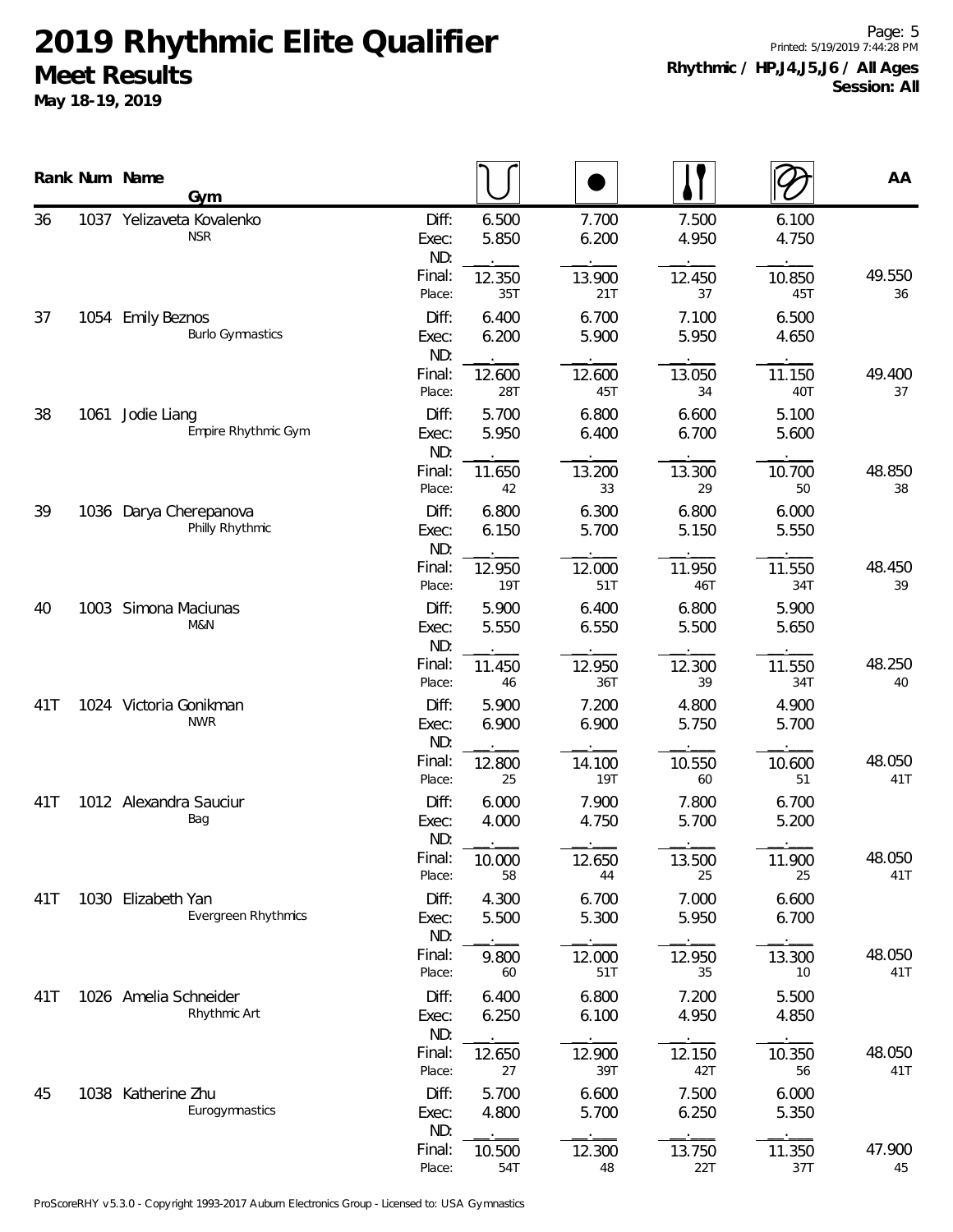**May 18-19, 2019**

Page: 6 Printed: 5/19/2019 7:44:28 PM **Rhythmic / HP,J4,J5,J6 / All Ages Session: All**

|     |      | Rank Num Name<br>Gym                        |                       |                |                            |                |                | AA            |
|-----|------|---------------------------------------------|-----------------------|----------------|----------------------------|----------------|----------------|---------------|
| 46F |      | 1021 Anastasia Vasilyeva<br>Philly Rhythmic | Diff:<br>Exec:<br>ND: | 6.100<br>5.800 | 6.900<br>5.250             | 7.700<br>6.150 | 5.500<br>4.450 |               |
|     |      |                                             | Final:<br>Place:      | 11.900<br>41F  | 12.150<br>49F              | 13.850<br>21F  | 9.950<br>59F   | 47.850<br>46F |
| 46  | 1048 | Liza Odikadze<br><b>MGRA</b>                | Diff:<br>Exec:<br>ND: | 5.700<br>5.500 | 7.300<br>6.250             | 6.400<br>5.550 | 5.400<br>5.450 |               |
|     |      |                                             | Final:<br>Place:      | 11.200<br>47   | 13.550<br>28T              | 11.950<br>46T  | 10.850<br>45T  | 47.550<br>46  |
| 47  |      | 1050 Sophia Furer<br>Isadora                | Diff:<br>Exec:<br>ND: | 6.700<br>5.500 | 6.000<br>5.450             | 7.400<br>5.850 | 6.100<br>4.350 |               |
|     |      |                                             | Final:<br>Place:      | 12.200<br>37T  | 11.450<br>57               | 13.250<br>30T  | 10.450<br>52T  | 47.350<br>47  |
| 48  | 1039 | Carolyn Wei<br><b>NSR</b>                   | Diff:<br>Exec:<br>ND: | 5.300<br>7.300 | 6.300<br>6.700<br>$-0.050$ | 5.500<br>5.350 | 5.200<br>5.600 |               |
|     |      |                                             | Final:<br>Place:      | 12.600<br>28T  | 12.950<br>36T              | 10.850<br>58T  | 10.800<br>49   | 47.200<br>48  |
| 49  |      | 1066 Karolina Saverino<br><b>NSR</b>        | Diff:<br>Exec:<br>ND: | 6.200<br>5.600 | 6.800<br>6.250             | 5.800<br>4.400 | 5.600<br>6.200 |               |
|     |      |                                             | Final:<br>Place:      | 11.800<br>41   | 13.050<br>35               | 10.200<br>61   | 11.800<br>26   | 46.850<br>49  |
| 50  |      | 1004 Mia Bukatar<br>Empire Rhythmic Gym     | Diff:<br>Exec:<br>ND: | 6.500<br>6.050 | 6.800<br>5.000             | 4.700<br>4.750 | 6.200<br>6.450 |               |
|     |      |                                             | Final:<br>Place:      | 12.550<br>30T  | 11.800<br>55T              | 9.450<br>62    | 12.650<br>19   | 46.450<br>50  |
| 51  | 1051 | Camille Maldonado<br>Manhattan Rhythmics    | Diff:<br>Exec:<br>ND: | 5.300<br>5.550 | 6.600<br>6.150             | 6.200<br>4.800 | 6.400<br>5.350 |               |
|     |      |                                             | Final:<br>Place:      | 10.850<br>51   | 12.750<br>42T              | 11.000<br>56   | 11.750<br>27T  | 46.350<br>51  |
| 52  | 1017 | Lisa Gerasimova<br>Isadora                  | Diff:<br>Exec:<br>ND: | 6.000<br>4.550 | 7.600<br>5.250             | 6.800<br>5.700 | 5.500<br>4.900 |               |
|     |      |                                             | Final:<br>Place:      | 10.550<br>53   | 12.850<br>41               | 12.500<br>36   | 10.400<br>54T  | 46.300<br>52  |
| 53  |      | 1047 Alexandra Ebert<br><b>NWR</b>          | Diff:<br>Exec:<br>ND: | 5.300<br>6.300 | 5.500<br>5.350             | 6.000<br>5.950 | 5.900<br>5.800 |               |
|     |      |                                             | Final:<br>Place:      | 11.600<br>43T  | 10.850<br>61               | 11.950<br>46T  | 11.700<br>30T  | 46.100<br>53  |
| 54  |      | 1023 Allison Labutin<br>Liberty Academy     | Diff:<br>Exec:<br>ND: | 5.800<br>4.650 | 6.700<br>6.100<br>$-0.050$ | 7.000<br>4.100 | 6.700<br>5.050 |               |
|     |      |                                             | Final:<br>Place:      | 10.450<br>56   | 12.750<br>42T              | 11.100<br>55   | 11.750<br>27T  | 46.050<br>54  |